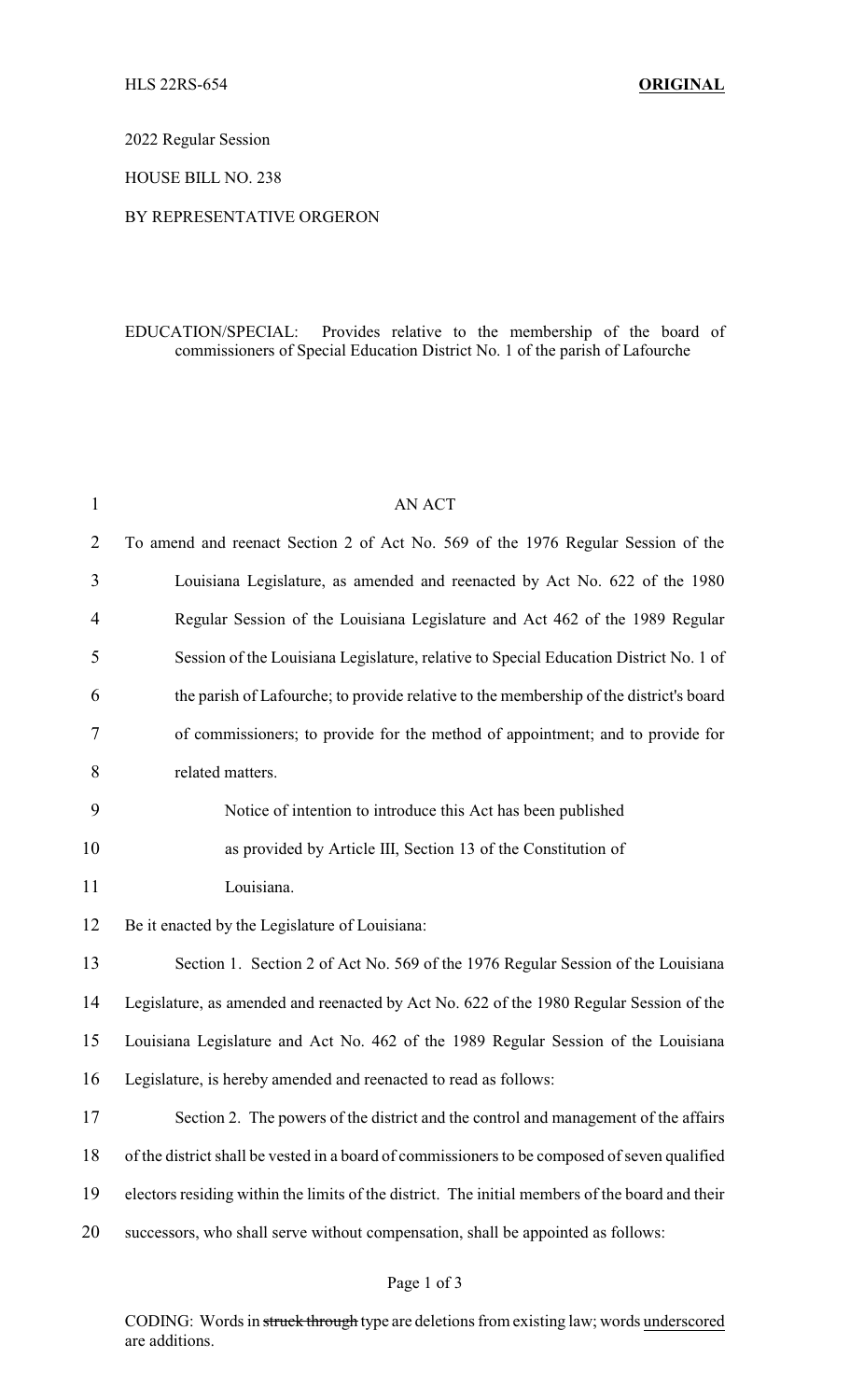1 (1) Three Four commissioners shall be appointed by the Lafourche Parish 2 School Board from a panel of  $\frac{1}{\sin \theta}$  names submitted by the members of the Lafourche 3 Parish School Board elected from the geographic area comprising Ward Ten of 4 Lafourche Parish the district. One commissioner shall be appointed by the 5 Lafourche Parish School Board from among the members in good standing of the 6 organization, Friends of the Center.

 (2) Two Three commissioners shall be appointed by the parish governing authority from a panel of four names submitted by the members of the parish 9 governing authority elected from the geographic area comprising Ward Ten of Lafourche Parish the district. One commissioner shall be appointed by the parish governing authority from among the members in good standing of the organization, Friends of the Center.

 (3) The commissioners shall serve terms of six years each; provided 14 however, that the term of any commissioner shall terminate and his office shall become vacant ipso facto upon such commissioner's failure to attend three consecutive regular monthly meetings of the board, and the vacancy in such office shall be filled in the manner provided for in Paragraphs (1) or (2) of this Section by the Lafourche Parish School Board or the parish governing authority whichever appointed the commissioner whose office has been vacated as provided for herein.

## DIGEST

The digest printed below was prepared by House Legislative Services. It constitutes no part of the legislative instrument. The keyword, one-liner, abstract, and digest do not constitute part of the law or proof or indicia of legislative intent. [R.S. 1:13(B) and 24:177(E)]

| HB 238 Original | 2022 Regular Session | Orgeron |
|-----------------|----------------------|---------|
|                 |                      |         |

**Abstract:** Revises the manner of appointment of members of the board of commissioners of Special Education District No. 1 of Lafourche Parish.

Present law creates and provides for Special Education District No. 1 of the parish of Lafourche. (It operates a facility known as "the Center" for individuals with disabilities.) Provides for governance by a board of seven commissioners. Proposed law retains present law but changes the manner of appointment of the commissioners as follows:

(1) Present law provides for four commissioners to be appointed by the parish school board. Proposed law retains this number of appointments but revises the method of appointment as follows: